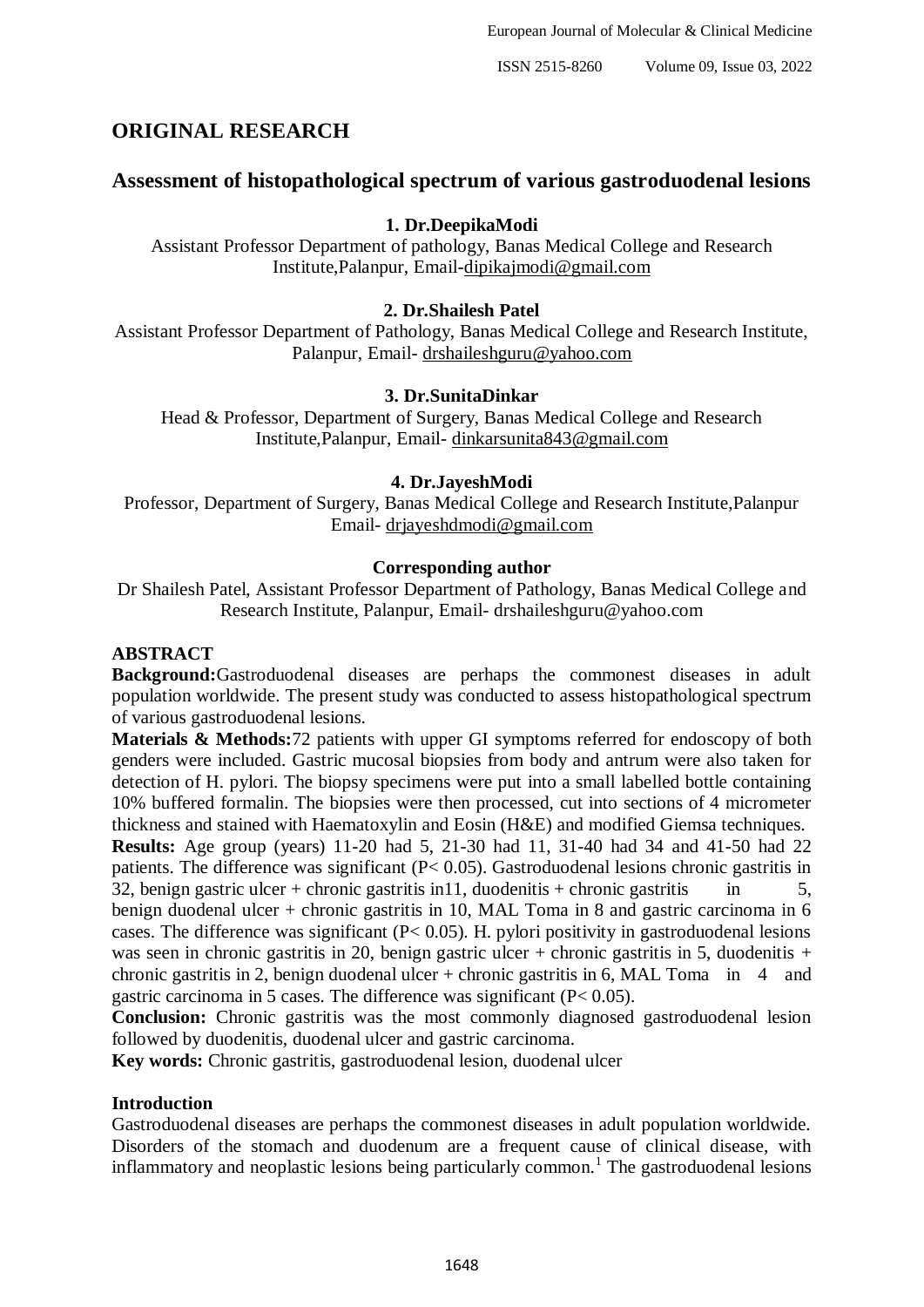have symptomatology which range from dyspepsia to altered bowel movements and dysphagia to GI bleed.<sup>2</sup>

Existence of H. pylori in stomach was confirmed by Robin Warren, a pathologist from Perth, Australia who observed small curved bacteria colonising the lower part of stomach (antrum) in about 50% of patients from which biopsies had been taken.<sup>3</sup> Barry Marshall, a young clinical fellow, became interested in Warren's findings and together they initiated gastroduodenal biopsies from 100 patients. After several attempts, Marshall succeeded in cultivating a hitherto unknown bacterial species (denoted H. pylori) from several of these biopsies.<sup>4</sup>

H. pylori commonly causes gastritis and peptic ulcer, a chronic inflammatory condition of stomach and duodenum, presenting as recurrent abdominal pain. It is a major cause of morbidity in infected patients as it is associated with 90% of duodenal ulcers and 80% of gastric ulcers. H. pylori infection is also associated with gastric mucosa associated lymphoid tissue (MALT) lymphoma and gastric adenocarcinoma.<sup>5</sup> The rate of H. pylori infection in north India is high and the spectrum of H. pylori associated gastroduodenal diseases has not been systematically investigated.<sup>6</sup> The present study was conducted to assess histopathological spectrum of various gastroduodenal lesions.

# **Materials & Methods**

The present study comprised of 72patients with upper GI symptoms referred for endoscopy of both genders. The consent was obtained from all enrolled patients.

Data such as name, age, gender etc. was recorded. Complete general physical and systemic examination was done. After overnight fasting, upper GI endoscopy was performed using Fujinon EG-265WR fiber-optic gastroscope under local anaesthesia with 10% xylocaine spray. The oesophagus, stomach and duodenum were visualized and mucosal findings noticed. Endoscopic mucosal biopsies were obtained from suspected lesions. Gastric mucosal biopsies from body and antrum were also taken for detection of H. pylori. The biopsy specimens were put into a small labelled bottle containing 10% buffered formalin. The biopsies were then processed, cut into sections of 4 micrometer thickness and stained with Haematoxylin and Eosin (H&E) and modified Giemsa techniques. Data thus obtained were subjected to statistical analysis. P value  $< 0.05$  was considered significant.

# **Results**

| Age group (years) | ັັ<br><b>Number</b> | P value  |
|-------------------|---------------------|----------|
| $11-20$           |                     | $0.01\,$ |
| $21 - 30$         |                     |          |
| $31 - 40$         |                     |          |
| 41-50             |                     |          |

#### **Table I Distribution based on age group**

Table I, graph I shows that age group (years) 11-20 had 5, 21-30 had 11, 31-40 had 34 and 41-50 had 22 patients. The difference was significant (P< 0.05).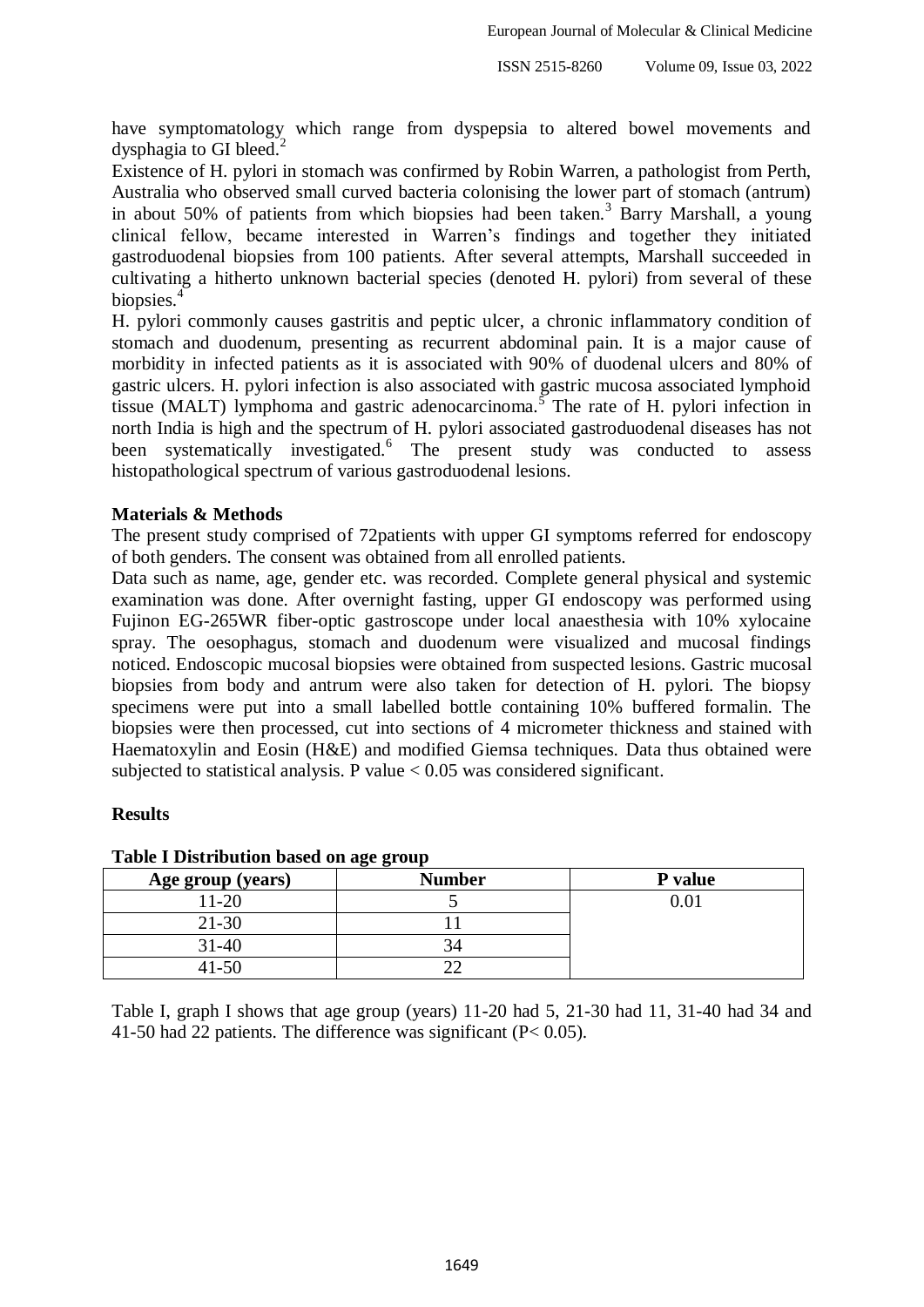ISSN 2515-8260 Volume 09, Issue 03, 2022



# **Graph IDistribution based on age group**

# **Table II Gastroduodenal lesions on endoscopic biopsy**

| <b>Gastroduodenal lesions</b>               | <b>Number</b> | P value |
|---------------------------------------------|---------------|---------|
| Chronic gastritis                           | 32            | 0.01    |
| Benign gastric ulcer $+$ chronic gastritis  |               |         |
| Duodenitis + chronic gastritis              |               |         |
| Benign duodenal ulcer $+$ chronic gastritis |               |         |
| <b>MAL</b> Toma                             |               |         |
| Gastric carcinoma                           |               |         |

Table II, graph II shows that gastroduodenal lesions chronic gastritis in 32, benign gastric ulcer + chronic gastritis in 11, duodenitis + chronic gastritis in 5, benign duodenal ulcer + chronic gastritis in 10, MAL Toma in 8 and gastric carcinoma in 6 cases. The difference was significant ( $P < 0.05$ ).

# **Graph IIGastroduodenal lesions on endoscopic biopsy**

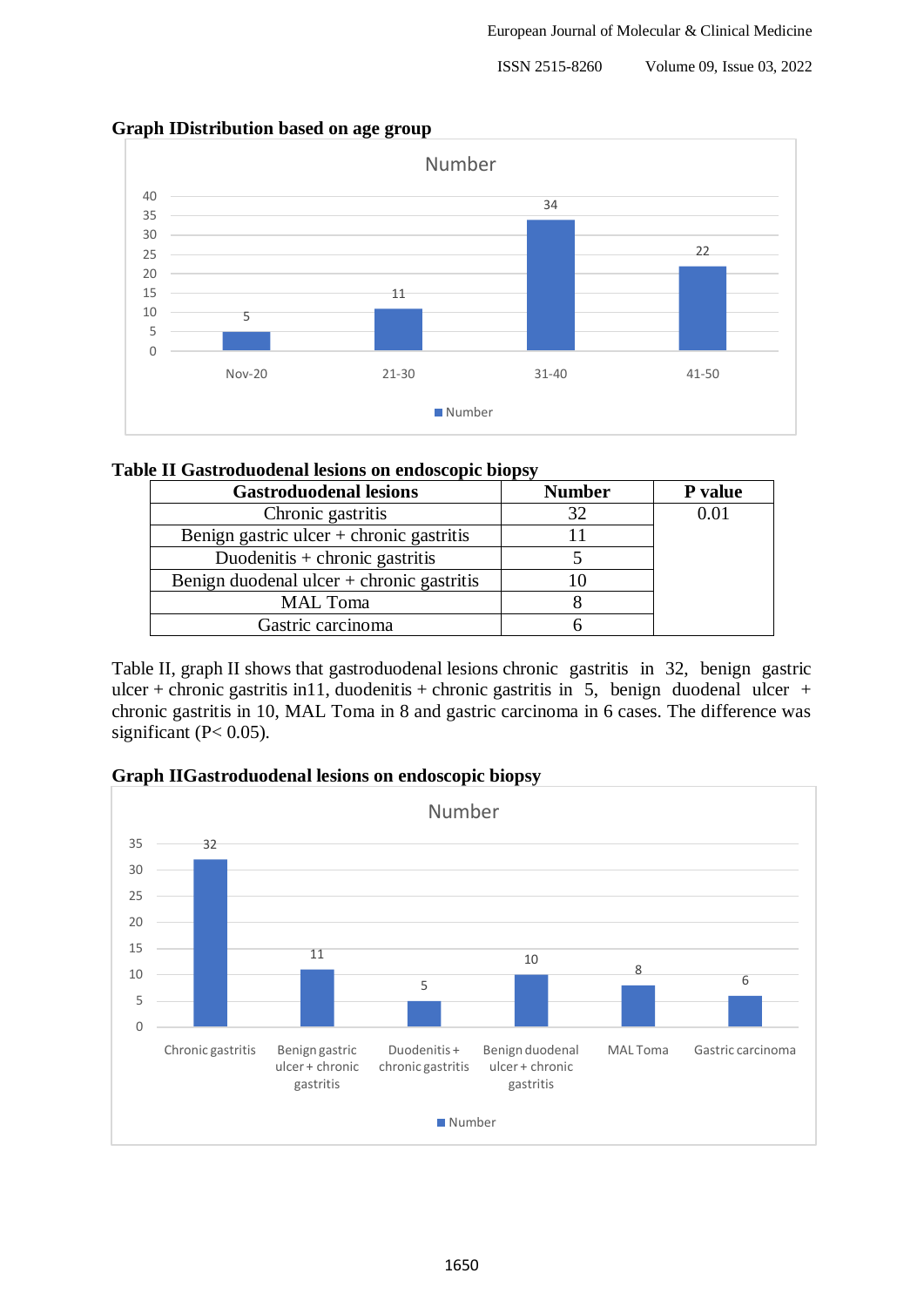| <b>Gastroduodenal lesions</b>               | H. Pylori | P value |
|---------------------------------------------|-----------|---------|
| Chronic gastritis                           | 20        |         |
| Benign gastric ulcer $+$ chronic gastritis  |           |         |
| Duodenitis + chronic gastritis              |           |         |
| Benign duodenal ulcer $+$ chronic gastritis |           |         |
| <b>MAL</b> Toma                             |           |         |
| Gastric carcinoma                           |           |         |

**Table III H. pylori positivity in gastroduodenal lesions**

Table III shows that H. pylori positivity in gastroduodenal lesions was seen in chronic gastritis in 20, benign gastric ulcer + chronic gastritis in 5, duodenitis + chronic gastritis in 2, benign duodenal ulcer + chronic gastritis in 6, MAL Toma in 4 and gastric carcinoma in 5 cases. The difference was significant  $(P< 0.05)$ .

#### **Discussion**

Gastroduodenitis and its associated complications such as peptic ulcer disease and gastric malignancies had been a subject of intense research within medical communities in the last few decades.<sup>7</sup> The discovery of H. pylori and its association with gastritis offered rays of hope in terms of treatment and prognosis, and also stimulated intense research in this subject.<sup>8</sup> The improvement in the classification scheme and grading of gastritis had helped to standardize reports, monitor disease progression and response to therapy.<sup>9</sup> H. pylori is the single most important aetiological factor responsible for the biopsy changes associated with chronic gastroduodenitis.<sup>10</sup> The present study was conducted to assess histopathological spectrum of various gastroduodenal lesions.

We found that age group (years) 11-20 had 5, 21-30 had 11, 31-40 had 34 and 41-50 had 22 patients. Sharma et  $al<sup>11</sup>$  assessed the spectrum of gastroduodenal lesions on upper Gastro-Intestinal (GI) endoscopic biopsies and the prevalence of H. pylori in gastric mucosa in these lesions. An age range of 17 years to 80 years was observed with maximum cases in the 4th decade and a male to female ratio of 1.86:1. The most frequently observed lesions were chronic gastritis followed by duodenitis, duodenal ulcer and gastric carcinoma. 5% cases showed unremarkable mucosa. H. pylori positivity was seen in 47% cases. 80% cases of duodenal ulcer, 68.75% cases of duodenitis, 50.56% cases of chronic gastritis, 50% cases of gastric ulcer & 40% cases of gastric carcinoma were positive for H. pylori infection.

We found that gastroduodenal lesions chronic gastritis in 32, benign gastric ulcer  $+$  chronic gastritis in 11, duodenitis + chronic gastritis in 5, benign duodenal ulcer + chronic gastritis in 10, MAL Toma in 8 and gastric carcinoma in 6 cases. Some researchers have reported higher prevalence of H. pylori in various gastroduodenal lesions than in the present study. The reason could be that the patients who were H. pylori negative had ingested acid suppressant drug and/or antibiotics which are known to suppress the organism although chronic inflammatory cells are slow to disappear after eradication of H. pylori and may take a year or more to fall to normal levels. $^{12}$ 

We found that H. pylori positivity in gastroduodenal lesions was seen in chronic gastritis in 20, benign gastric ulcer + chronic gastritis in 5, duodenitis + chronic gastritis in 2, benign duodenal ulcer + chronic gastritis in 6, MAL Toma in 4 and gastric carcinoma in 5 cases. Kadam et  $al<sup>13</sup>$  a total 100 patients with symptoms of acid peptic disease were evaluated and endoscopic biopsies from gastroduodenal site were obtained. Among the 100 cases, common age group of presentation was 31-40 years & male to female ratio was 1.78:1. On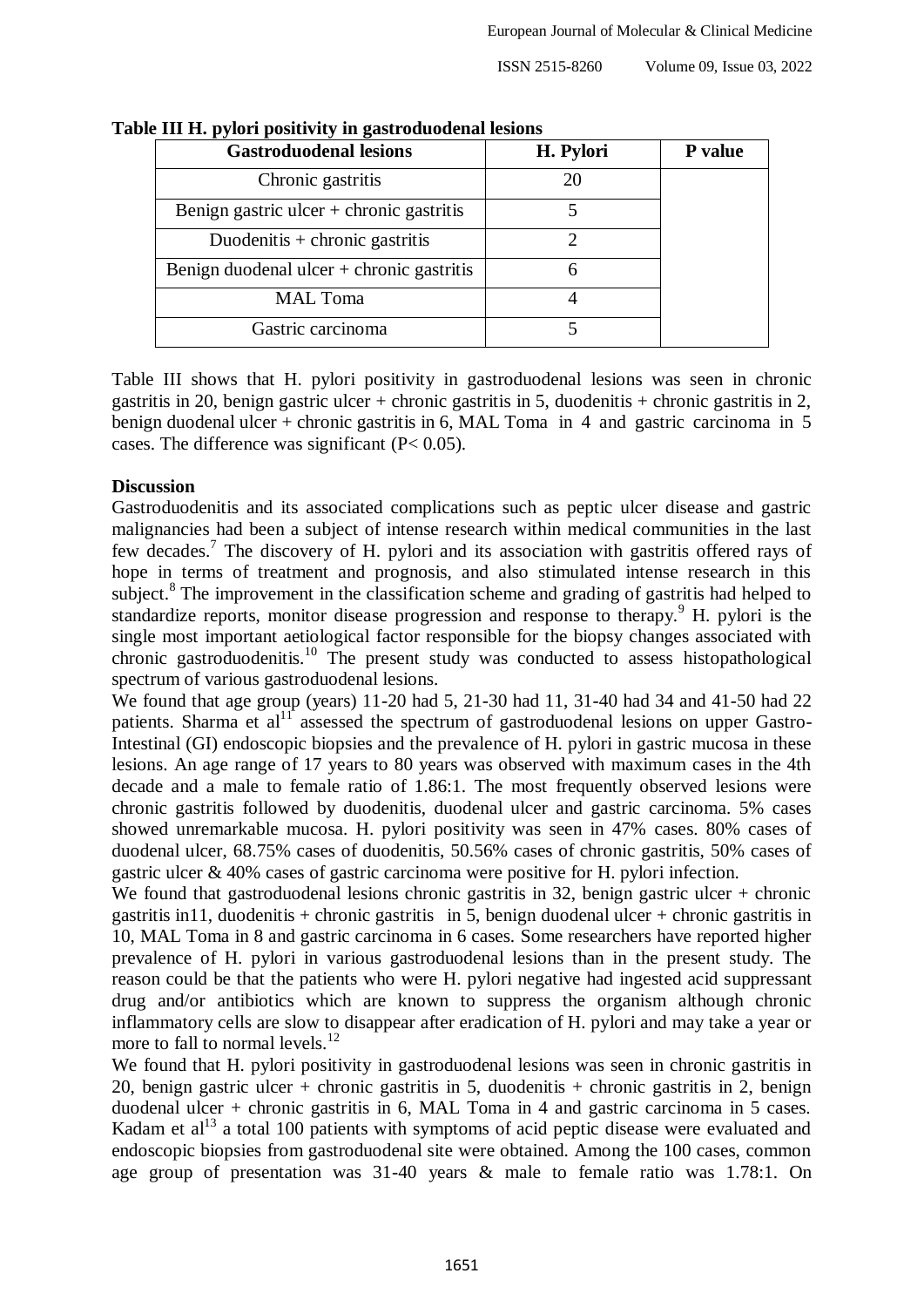histopathological examination the most common lesion was chronic gastritis (33 cases) followed by duodenal ulcer (21 cases), gastric ulcer (12 cases)  $\&$  gastric neoplastic lesion (14 cases). Among neoplastic lesion, adenocarcinoma was most common finding. Rapid urease test showed positive results for H. pylori in 61% cases and on histopathology in 63% of cases. H. pylori infection has significant role in the pathogenesis of acid peptic disease, of which gastritis was most common condition. Rapid urease test is simple and cost-effective. Histopathological examination using H&E and special stains are the gold standard tools for the diagnosis of H. pylori infection.

Several diagnostic strategies are available for the diagnosis of H. pylori. Invasive methods requiring endoscopic evaluation include bacteriologic culture and susceptibility testing, histological studies, molecular diagnostics and rapid urease testing. Non-invasive approaches include faecal antigen detection, serological testing, and urea breath testing.<sup>14</sup>

# **Conclusion**

Authors found that chronic gastritis was the most commonly diagnosed gastroduodenal lesion followed by duodenitis, duodenal ulcer and gastric carcinoma.

# **References**

- 1. Mustapha SK, Ajayi NA, Nggada HA, Pindiga UH, Bolori MT, Ndahi A, et al. Endoscopic findings and the frequency of Helicobacter pylori among dyspeptic patients In North-Eastern Nigeria. Highland Med Res J. 2007;5(1):78-81.
- 2. Bhatty SA, Shaikh NA, Zahir N, Akhter SS, Vaswani AS, Manzoor H. Histopathologic spectrum of upper GI endoscopies. Med Channel. 2009;15(4):11-4.
- 3. Jones DM, Lessels AM, Elridge J. Campylobacter like organisms on the gastric mucosa: culture, histological and serological studies. J ClinPathol. 1984 Sep;37(9):1002-6.
- 4. Versalovic J. Helicobacter pylori. Pathology and diagnostic strategies. Am J ClinPathol. 2003 Mar;119(3):403-12.
- 5. Blackstone MO. Endoscopic interpretation. In: Blackstone MO, eds. Normal and Pathologic Appearances of the GI Tract. 1st ed. New York: Raven Press; 1984: 13-15.
- 6. Godkhindi VM, Meshram DP, Deshpande SA, Kadam PN, Chavan YH. The histopathological study of various gastro-duodenal lesions and their association with Helicobacter pylori infection. IOSR-JDMS. 2013 Jan-Feb;4(3):51-5.
- 7. Kumar R, Bano G, Kapoor B, Sharma S, Gupta Y. Clinical profile in H. pylori positive patients in Jammu. JK Sci. 2006;8(3):148-50.
- 8. Adibfar P, Mirsalehian A, Ghofrani H, Alavi M, Ragabi A. The association of Campylobacter pylori (Helicobacter pylori) with gastritis and peptic ulcer. Med J Islam Repub Iran (MJIRI). 1991;5(1,2):19- 22.
- 9. Shah Sattar Khan, Asim Zulfiqar, K. F. Danish, MasoodSauwal, Shahid Bashir, Sharif-UZaman. Rawal Med J 2008; 33: 88-90.
- 10. Mustapha SK, Bolori MT, Ajayi NA, Nagada HA, Pindiga UH, Gashau W et al Endoscopic Findings And The Frequency Of Helicobacter Pylori Among Dyspeptic Patients In North Eastern Nigeria, The Internet Journal of Gastroenterology 2007: Volume 6 Number 1.
- 11. Sharma P, Kaul KK, Mahajan M, Gupta P. Histopathological Spectrum of various gastroduodenal lesions in North India and prevalence of Helicobacter pylori infection in these lesions: a prospective study. Int J Res Med Sci 2015;3:1236-41.
- 12. Ahsan K, Hossain MZ, Uddin MR. Role of crush cytology for the detection of Helicobacter pylori in gastroduodenal diseases. J Dhaka Med Coll. 2008;17(2):88-92.